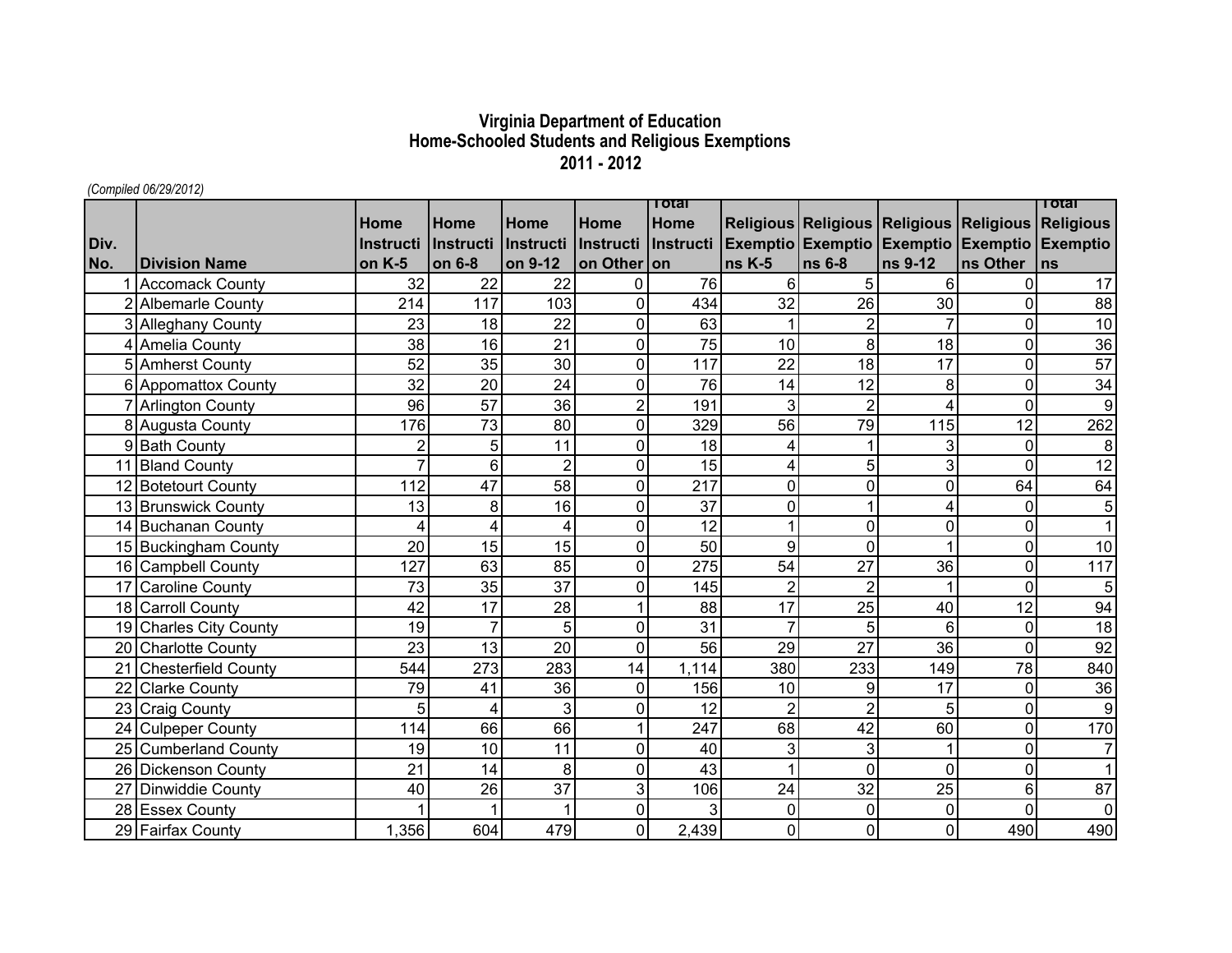| 30 Fauquier County              | 206             | 119             | 103            | $\overline{0}$ | 428             | 61             | 46             | 51              | $\mathbf 0$      | 158              |
|---------------------------------|-----------------|-----------------|----------------|----------------|-----------------|----------------|----------------|-----------------|------------------|------------------|
| 31 Floyd County                 | 58              | 23              | 41             | $\overline{0}$ | 122             | 32             | 33             | 38              | 44               | 147              |
| 32 Fluvanna County              | 86              | 32              | 30             | $\pmb{0}$      | 148             | 3              |                | $\Omega$        | $\overline{0}$   | $\overline{4}$   |
| 33 Franklin County              | 170             | 62              | 95             | $\mathbf 0$    | 327             | 42             | 24             | 32              | $\overline{0}$   | 98               |
| 34 Frederick County             | 184             | 93              | 103            | $\overline{0}$ | 380             | 74             | 54             | 85              | 0                | 213              |
| 35 Giles County                 | 42              | 14              | 11             | $\overline{0}$ | 67              | 15             | 11             | 6               | $\overline{0}$   | 32               |
| 36 Gloucester County            | 45              | 22              | 52             | $\mathbf 0$    | 119             | 29             | 25             | 56              | $\overline{9}$   | 119              |
| 37<br><b>Goochland County</b>   | 47              | 27              | 23             | $\pmb{0}$      | 97              | 13             | 6              | 16              | $\overline{0}$   | 35               |
| 38 Grayson County               | 21              | 10              | 21             | $\overline{2}$ | 54              | 13             | 6              | 4               | 10               | 33               |
| 39 Greene County                | 82              | $\overline{39}$ | 48             | $\mathbf 0$    | 169             | 12             | 10             | $\overline{15}$ | 14               | 51               |
| 40<br><b>Greensville County</b> | 4               | 5               | 3              | $\mathbf 0$    | 12              |                | $\Omega$       | $\mathbf 0$     | $\mathbf 0$      | $\mathbf{1}$     |
| Halifax County<br>41            | 65              | 38              | 43             | $\mathbf 0$    | 146             | 8              | 3              | 1               | $\overline{0}$   | 12               |
| 42<br><b>Hanover County</b>     | 197             | 120             | 153            | $\mathbf 0$    | 470             | 45             | 36             | 38              | $\mathbf 0$      | 119              |
| 43 Henrico County               | 326             | 140             | 164            | $\pmb{0}$      | 630             | 0              | 0              | $\overline{0}$  | $\mathbf 0$      | $\pmb{0}$        |
| 44 Henry County                 | 53              | 34              | 25             | $\pmb{0}$      | 112             | 25             | 28             | 56              | $\mathbf 0$      | 109              |
| 45 Highland County              | 3               | 3               |                | $\mathbf 0$    | $\overline{7}$  | 6              | 3              | 3               | $\mathbf 0$      | $\overline{12}$  |
| 46 Isle of Wight County         | 122             | 75              | 58             | $\pmb{0}$      | 255             | 17             | 8              | 14              | $\mathbf 0$      | 39               |
| 48 King George County           | 122             | 56              | 57             | $\mathbf 0$    | 235             | 46             | 23             | 22              | $\mathbf 0$      | 91               |
| 49 King and Queen County        | 12              | 8               | 11             | $\mathbf 0$    | 31              |                |                | 9               | $\overline{0}$   | 14               |
| 50 King William County          | 36              | 28              | 30             |                | 95              | 3              |                | $\overline{0}$  |                  | 5                |
| 51<br><b>Lancaster County</b>   | 11              | 6               | 5              | $\mathbf 0$    | 22              | 1              | 4              | 14              | $\mathbf 0$      | 19               |
| 52 Lee County                   | $\overline{17}$ | 6               | 18             | 8              | 49              | $\overline{2}$ | 3              | $\overline{c}$  | 4                | $\overline{11}$  |
| 53<br>Loudoun County            | 598             | 240             | 217            | 1,055          | 2,110           | 0              | 0              | $\mathbf 0$     | $\boldsymbol{9}$ | $\boldsymbol{9}$ |
| 54 Louisa County                | 57              | 37              | 44             | $\mathbf 0$    | 138             | $\overline{2}$ | $\overline{2}$ | $\overline{2}$  | 37               | 43               |
| 55 Lunenburg County             | 9               | 6               | 5              | $\mathbf 0$    | 20              | $\overline{2}$ | 0              | 4               | $\mathbf 0$      | $6\phantom{1}6$  |
| 56 Madison County               | 29              | 27              | 19             | $\mathbf 0$    | 75              | 5              | 4              | $\overline{c}$  | $\overline{0}$   | 11               |
| 57 Mathews County               | 11              | 9               | 8              | $\mathbf 0$    | 28              | 4              | $\overline{2}$ | 3               | 0                | $\boldsymbol{9}$ |
| 58 Mecklenburg County           | $\overline{27}$ | 16              | 11             | $\mathbf{1}$   | $\overline{55}$ | 5              | $\overline{2}$ | 1               |                  | $\overline{9}$   |
| 59 Middlesex County             | $\overline{0}$  | $\mathbf 0$     | $\overline{2}$ | $\mathbf 0$    | $\overline{2}$  | $\overline{0}$ | 0              | $\overline{0}$  | $\mathbf 0$      | $\overline{0}$   |
| 60 Montgomery County            | 202             | 91              | 85             | $\pmb{0}$      | 378             | 31             | 23             | 27              | $\mathbf 0$      | 81               |
| 62 Nelson County                | 16              | 15              | 25             | $\mathbf 0$    | 56              | 11             | 14             | 18              | $\mathbf 0$      | 43               |
| 63 New Kent County              | 62              | 19              | 26             | $\mathbf 0$    | 107             | 6              |                | 6               | $\mathbf 0$      | 19               |
| 65 Northampton County           | 18              | 8               | 12             | $\mathbf 0$    | 38              | 9              | 3              | $\mathbf 0$     | $\overline{0}$   | 12               |
| 66 Northumberland County        | 4               | $\overline{2}$  | 11             | $\mathbf 0$    | $\overline{17}$ | 0              | $\Omega$       | $\mathbf 0$     | $\overline{0}$   | $\pmb{0}$        |
| 67 Nottoway County              | 42              | 8               | 16             | 0              | 66              | 16             |                | 15              | $\overline{0}$   | 38               |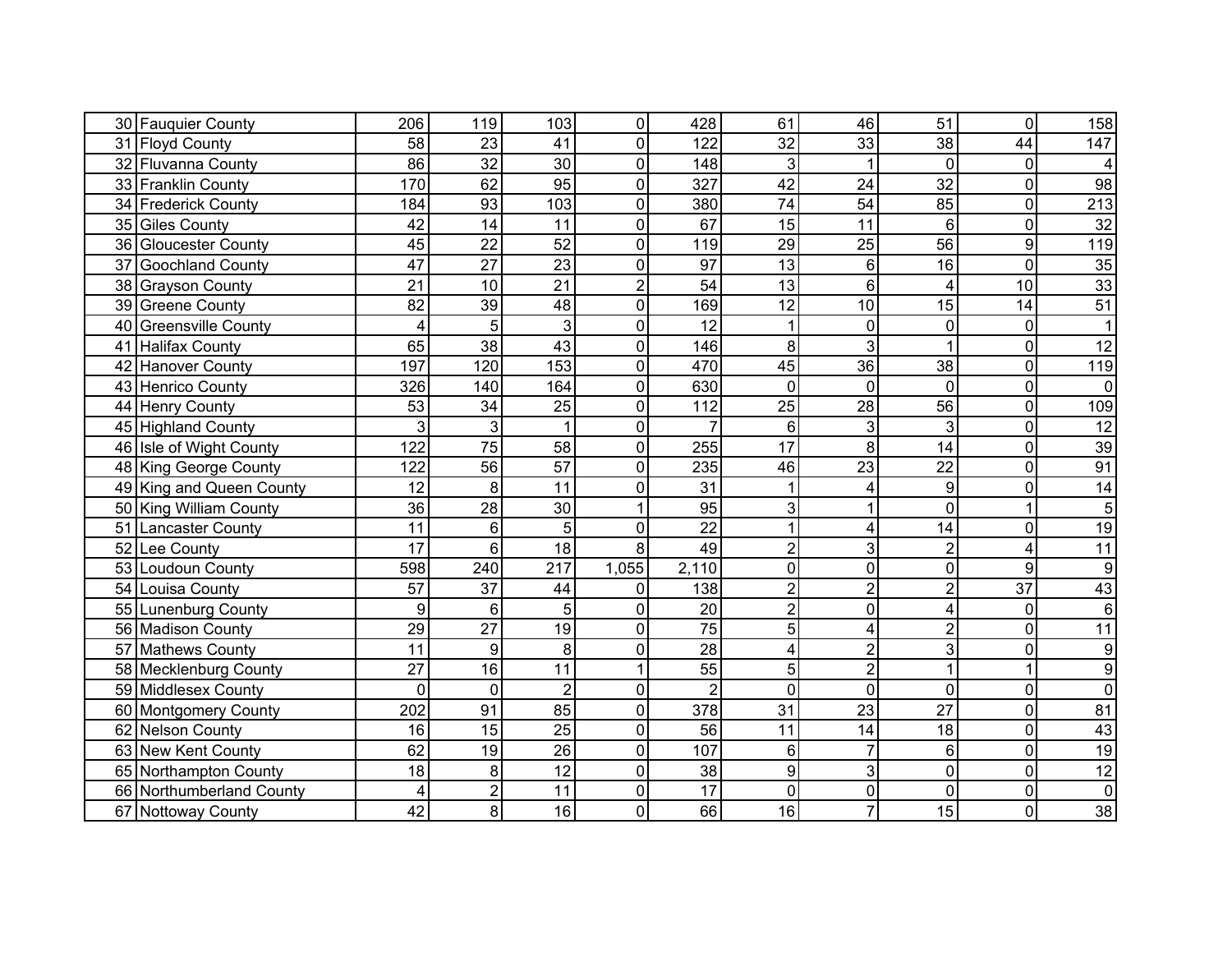| 68 Orange County           | 82              | 42              | 50              | $\pmb{0}$        | 174             | 35              | 36             | 63              | $\mathbf 0$    | 134             |
|----------------------------|-----------------|-----------------|-----------------|------------------|-----------------|-----------------|----------------|-----------------|----------------|-----------------|
| 69 Page County             | 23              | 13              |                 | $\overline{0}$   | 43              | 14              | 17             | 17              | $\Omega$       | 48              |
| 70 Patrick County          | 14              | 10              | 13              | $\mathbf 0$      | 37              | 24              | 20             | 25              | $\mathbf 0$    | 69              |
| 71 Pittsylvania County     | 92              | 51              | 55              | $\mathbf 0$      | 198             | 0               | $\Omega$       | $\Omega$        | 92             | 92              |
| 72 Powhatan County         | 69              | $\overline{50}$ | 54              | $\overline{0}$   | 173             | 33              | 20             | 48              | 4              | 105             |
| 73 Prince Edward County    | 50              | 17              | 23              | $\overline{0}$   | 90              | 0               |                | 3               | $\mathbf 0$    | 5               |
| 74 Prince George County    | $\overline{57}$ | $\overline{23}$ | 25              | $\mathbf 0$      | 105             | $\overline{7}$  | 5              | $\overline{12}$ | 8              | $\overline{32}$ |
| 75 Prince William County   | 718             | 341             | 272             | $\mathbf 0$      | 1,331           | 10              | 3              |                 | $\overline{0}$ | 14              |
| 77 Pulaski County          | 39              | 20              | 17              | $\overline{0}$   | 76              | 8               |                | $\overline{c}$  | $\mathbf 0$    | 11              |
| 78 Rappahannock County     | 8               | 10              | 5               | $\overline{0}$   | $\overline{23}$ |                 | 0              | $\overline{7}$  | $\mathbf 0$    | 8               |
| 79 Richmond County         | 9               |                 | 4               | $\mathbf 0$      | 14              | $\overline{2}$  | $\Omega$       |                 | $\mathbf 0$    | $\overline{3}$  |
| 80 Roanoke County          | 195             | 103             | 116             | $\mathbf 0$      | 414             | 34              | 48             | 55              | $\overline{0}$ | 137             |
| 81 Rockbridge County       | 38              | 22              | 35              | $\mathbf 0$      | 95              | 4               | 5              | 19              | $\mathbf 0$    | $\overline{28}$ |
| 82 Rockingham County       | 217             | 84              | 100             | $\mathbf 0$      | 401             | 88              | 71             | 173             | $\mathbf 0$    | 332             |
| 83 Russell County          | 9               | 9               | 5               | $\mathbf 0$      | 23              | 3               | $\overline{2}$ | 0               | $\mathbf 0$    | $\overline{5}$  |
| 84 Scott County            | 9               | $\overline{12}$ | 17              | $\mathbf 0$      | 38              | $\overline{2}$  | 4              |                 | $\overline{0}$ | $\overline{7}$  |
| 85 Shenandoah County       | 62              | 43              | 33              | $\mathbf 0$      | 138             | 42              | 58             | 62              | $\overline{2}$ | 164             |
| 86 Smyth County            | 27              | 21              | 23              | $\overline{0}$   | 71              | 11              | 13             | 20              | $\mathbf 0$    | 44              |
| 87 Southampton County      | 10              | $6\phantom{1}6$ | 9               | $\mathbf 0$      | $\overline{25}$ | 15              | 15             | 17              | $\mathbf 0$    | 47              |
| 88 Spotsylvania County     | 314             | 169             | 180             | $\overline{0}$   | 663             | 46              | 20             | 23              | $\mathbf 0$    | 89              |
| 89 Stafford County         | 288             | 149             | 113             | 37               | 587             | 0               | 0              | $\mathbf 0$     | 258            | 258             |
| 90 Surry County            | 22              | 23              | 45              | $\mathbf 0$      | 90              | 4               |                | 17              | $\Omega$       | 25              |
| 91<br><b>Sussex County</b> | 11              | 10              | $6\phantom{1}6$ | $\mathbf 0$      | $\overline{27}$ | 4               | $\mathbf 0$    | $\pmb{0}$       | $\mathbf 0$    | 4               |
| 92 Tazewell County         | 40              | 19              | 27              | $\mathbf 0$      | 86              | 3               | $\overline{2}$ | 8               | $\mathbf 0$    | 13              |
| 93 Warren County           | 137             | 59              | 55              | $\mathbf 0$      | 251             | $\overline{78}$ | 71             | $\overline{96}$ | $\pmb{0}$      | 245             |
| 94 Washington County       | 67              | 31              | 28              | 1                | 127             | 73              | 48             | 67              | $\mathbf 0$    | 188             |
| 95 Westmoreland County     | 23              | 5               | 5               | $\overline{0}$   | 33              | $\overline{0}$  | $\overline{2}$ | $\overline{2}$  | $\mathbf 0$    | 4               |
| 96 Wise County             | 42              | 14              | 23              | $\mathbf 0$      | 79              | 31              | 10             | 33              | $\mathbf 0$    | 74              |
| 97 Wythe County            | 29              | 14              | 12              | $\mathbf 0$      | 55              |                 | 0              |                 | $\overline{0}$ | $\overline{2}$  |
| 98 York County             | 123             | 58              | 55              | $\boldsymbol{0}$ | 236             | 8               | 3              | 7               | 5              | 23              |
| 101 Alexandria City        | 51              | $\overline{22}$ | 11              | $\mathbf 0$      | 84              | $\overline{0}$  | 0              | $\overline{0}$  | $\overline{0}$ | $\mathbf 0$     |
| 102<br><b>Bristol City</b> | 23              | 16              | 17              | $\mathbf 0$      | 56              | $\overline{0}$  | 0              | $\mathbf 0$     | $\mathbf 0$    | $\mathbf 0$     |
| 103 Buena Vista City       | 6               | 4               | 4               | $\mathbf 0$      | 14              |                 |                | $\overline{0}$  | $\mathbf 0$    | $\overline{2}$  |
| 104 Charlottesville City   | 42              | 15              | $\overline{7}$  | $\mathbf 0$      | 64              | $\overline{0}$  | $\Omega$       | $\overline{0}$  | $\mathbf 0$    | $\overline{0}$  |
| 106 Colonial Heights City  | 16              | 9               | 19              | $\mathbf 0$      | 44              | 8 <sup>1</sup>  | 10             | 6               | $\overline{0}$ | 24              |